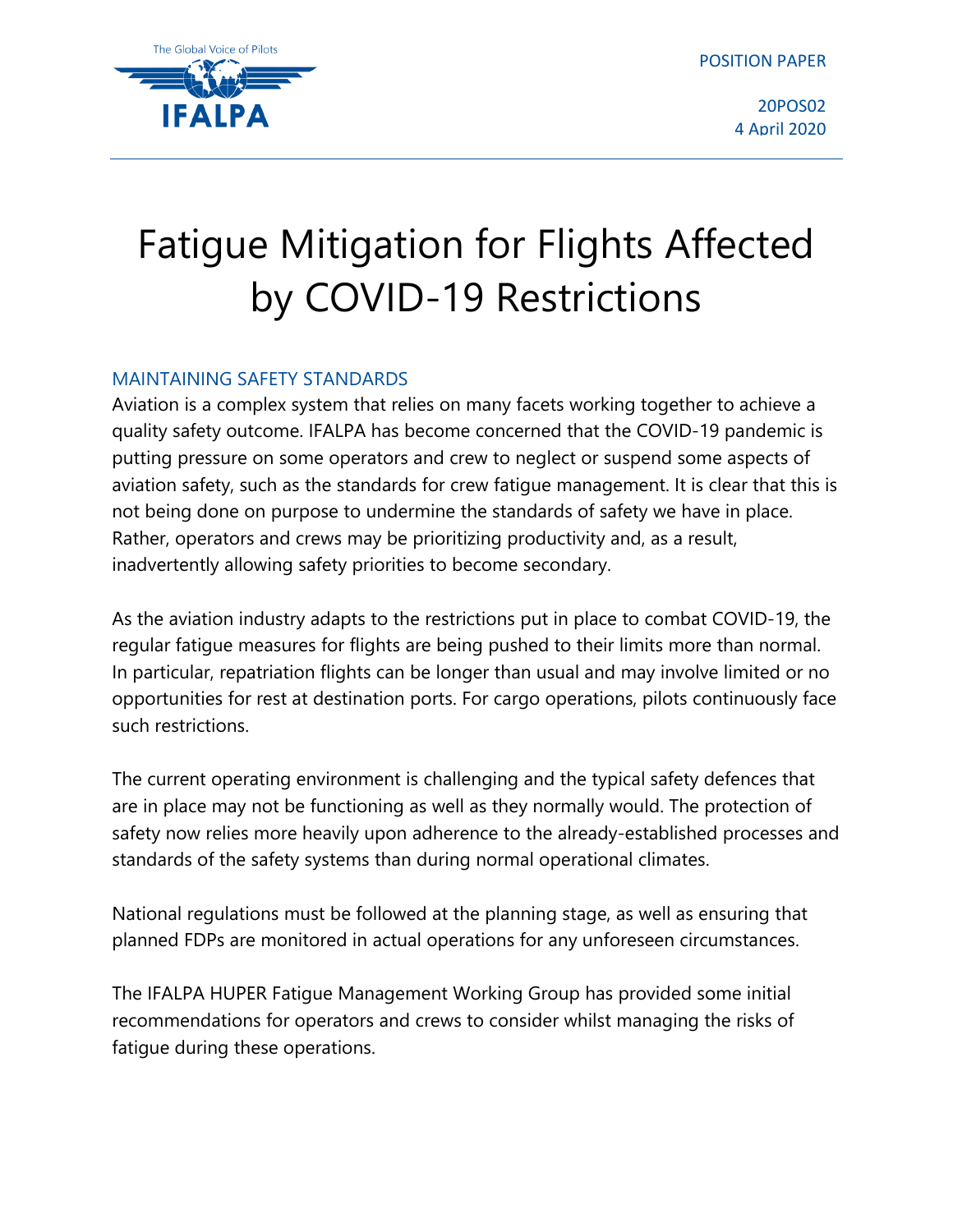## CREW MEMBERS

## Flight Preparation

- Crew members are often under significant levels of stress, uncertainty, and distraction due to the current situation. There is worry over possible job loss resulting from business downsizing and restructuring and general concern due to the spread of COVID-19. As a result, they may not be sleeping well. It is therefore important that crew members carefully consider:
	- o Their mental and physical fitness to undertake or continue any duty for which they have been assigned.
	- o If they are allowing thoughts of job loss and financial pressure to alter or interfere with their regular operational decision-making.
	- Crews should be as rested as possible before the start of their duty. Sleeping on the aircraft does not provide the same quality as sleeping in a hotel room where light, temperature, and noise can be managed.

*Pilots who are experiencing increased stress can consider reaching out to their Pilot Assistance / Peer Support program for assistance, where such a program is established.*

## Onboard Fatigue Mitigations

- The crew should communicate with each other to ensure the most alert crew members perform the take-off(s) and landing(s). This may mean it is safer that different crew member(s) conduct the landing compared to the crew who conducted the take-off.
- Inflight rest should aim to maximize onboard sleep during the circadian night with priority for in-flight rest being afforded to the landing crew.
- Crews are encouraged to apply appropriate in-flight fatigue countermeasures, considering their operational experiences in similar flight schedules.
- Crews are encouraged to perform controlled rest whenever allowed by the state regulations and operationally suitable to do so. Remember, this is a tactical mitigation for higher-than-expected fatigue and should not be planned for.

#### Fatigue Reporting

- All crew are encouraged to write fatigue reports on planned and/or executed flights whenever fatigue issues are considered relevant.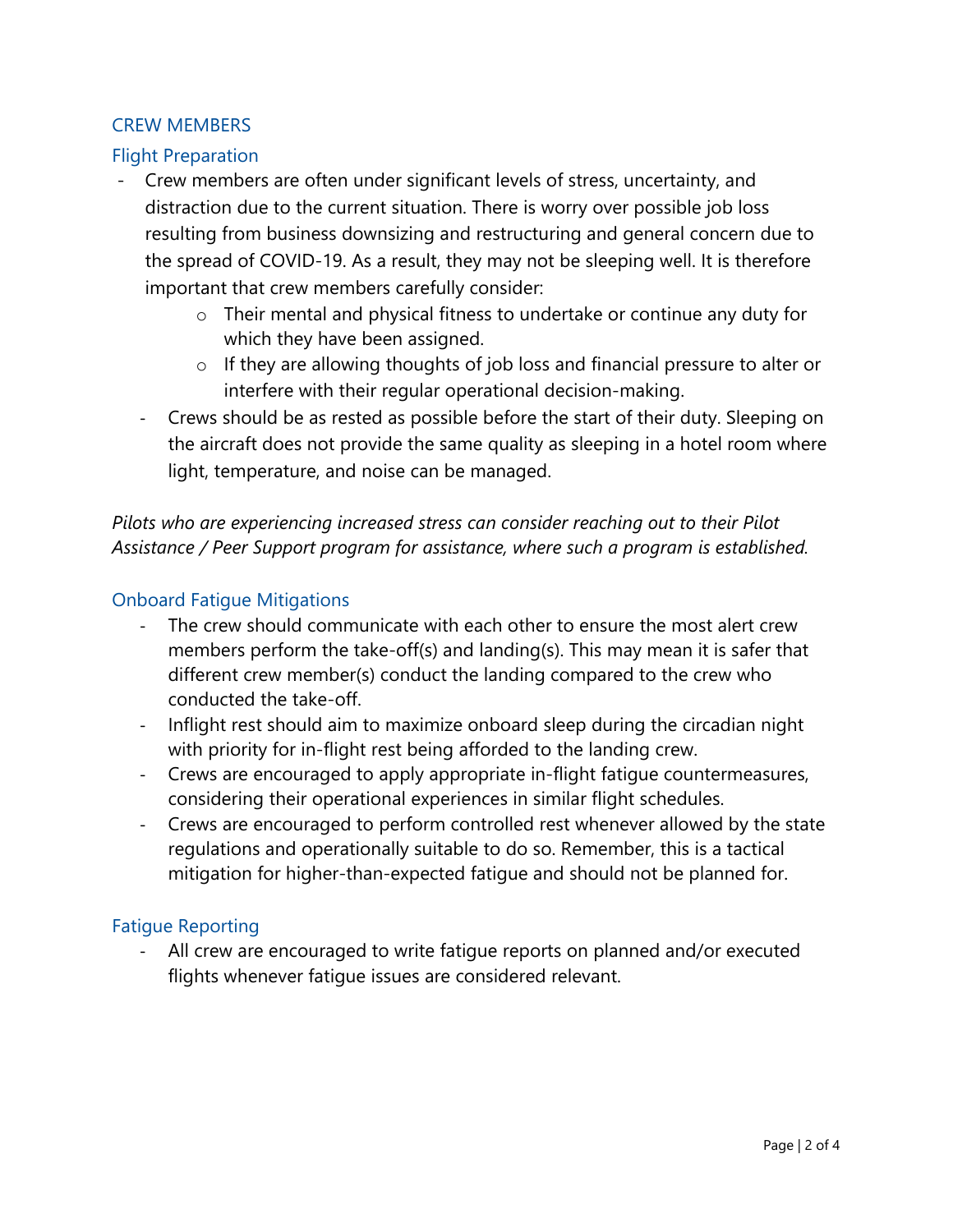## **OPERATORS**

#### Planning Operations

- Operations conducted under "special circumstances" need additional risk assessment and mitigation. This includes both health and safety aspects in pandemic cases to operate under special circumstances to maintain an acceptable level of safety.
- Consider the use of augmented crewing in situations not normally requiring it, and avoid scheduling take-off, and especially landing, during the WOCL.
- Avoid rostering maximum permissible FDP with minimum rest followed by maximum duty, especially if these duty periods overlap the WOCL.
- Predictive modelling, where available, may provide an indication of any significant potential problem area in the revised schedules and pairings. With a reduction in current flying density, alternate slot allocation requests are unlikely to be rejected. Operators should aim to prioritise the planning of flights to the most favourable times for crew fatigue mitigation.
- Particular attention should be paid to the return leg. Crew for the return leg should be afforded the opportunity of adequate rest before the outbound leg.
- The turnaround time may be longer than planned, so consideration should be given to this possibility in terms of prolonged wakefulness.
- Where possible, the use of crew who have minimal commute times from home / place of rest to place of reporting for duty, should be the preferred rostering option. Alternatively, provision of suitable hotel accommodation should be made.
- If the route is not familiar for the crew (e.g. it is outside normal company operations), then operators should assign crew members with a high level of operational experience to conduct the flight(s) and provide adequate prefamiliarisation material and briefings to the operating crew.

## Crew Fitness for Duty

- Crew should have the possibility to delay the departure if they have been awake for an extended period prior to a wake-up call (as in normal operational environments).

#### Crew Augmentation

- Operate with augmented crews, especially if the flights are to start before their WOCL and are completed after the WOCL. Augmented crewing, especially double crewing (2 captains and 2 first officers), also provides some additional mitigating measures if a crew member were to exhibit COVID 19 symptoms during the flight(s).